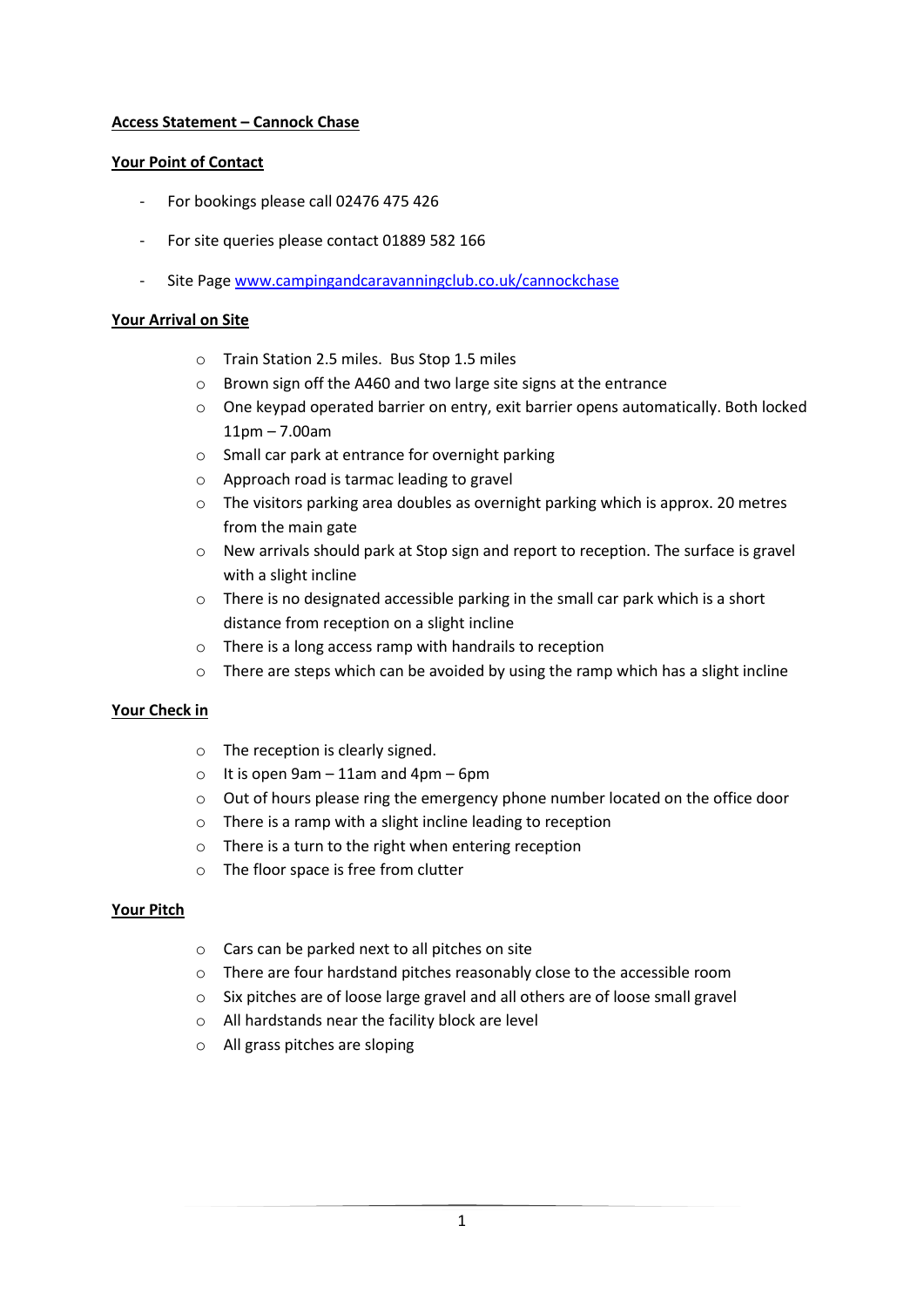# **Your Facilities**

- $\circ$  There is one path of slabs, one of gravel and one both gravel and slabs leading to the facilities
- o There are two steps on one path that is flagged
- o The gravel paths have a gradual incline but it is not steep
- o There is one step into both the ladies and gents
- o One semi ambulant cubicle in both ladies and gents
- o All taps are screw top
- o All shower cubicles have free standing stools
- o All showers are operated by a dial with temperature adjustment
- o There is a step down into the shower tray
- o There is both high and low level lighting at night

# **Your Accessible Facilities**

- o There is a gravel path leading to a flagged path all of which has a slight incline
- o There are no handrails leading to the accessible facility
- o There is flat level access in to the accessible facility
- o Surrounding the toilet there is one drop down rail to the left and a fixed one to the right
- o The toilet has a larger flush handle
- o There is transfer space to the right
- o The washbasin cannot be reached from the toilet
- o Washbasin has one large lever top
- o There is a hand dryer
- o Two mirrors but neither are full length
- o The shower has handrails
- o Shower is dial operated
- o Shower is open access
- o The shower is height adjustable
- o The floor is non-slip
- o There is a hair dryer
- o There is an emergency chord that can be reached from the floor
- o The alarm can be heard from the staff pitches and reception